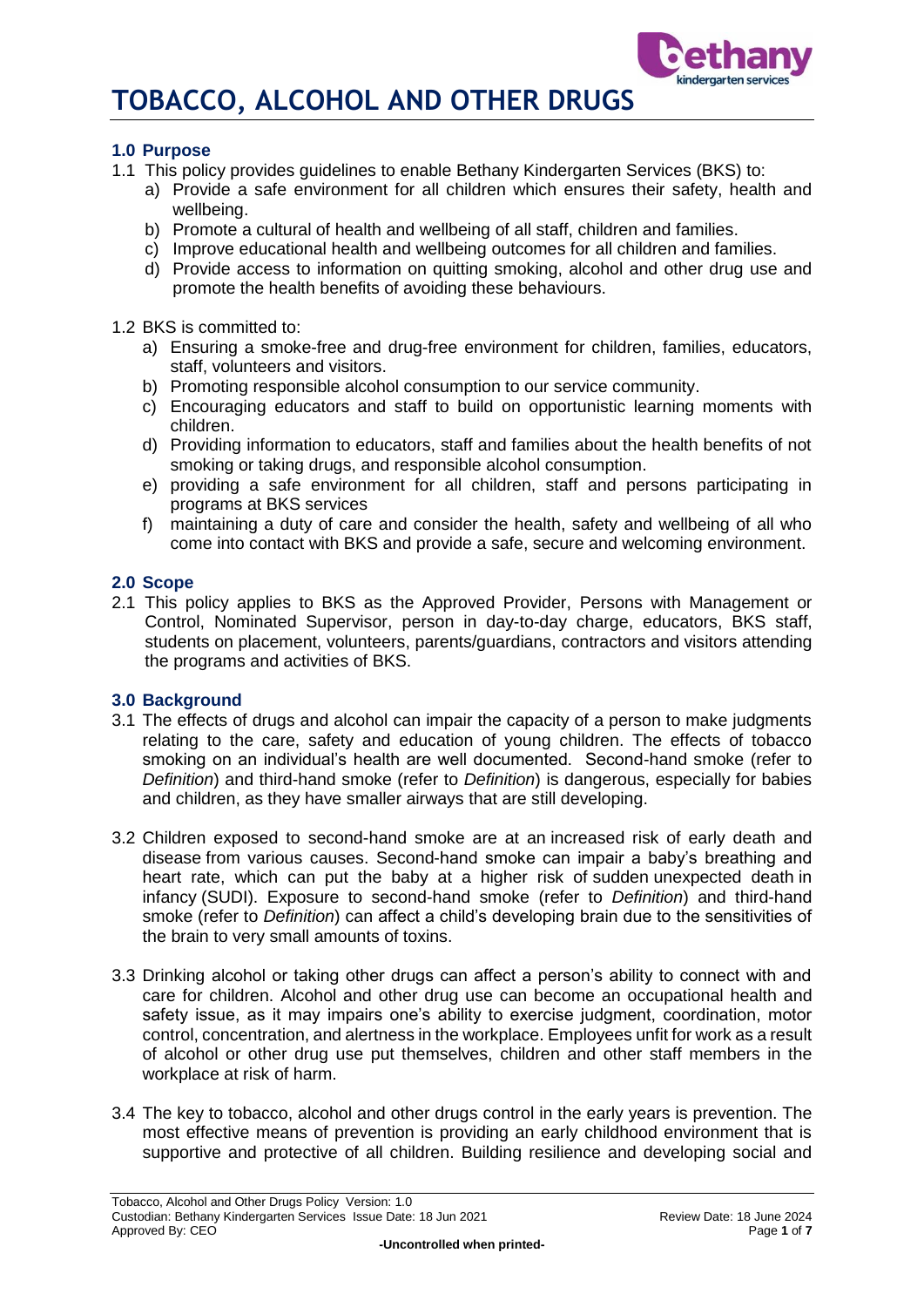

emotional competencies should start early to enhance the potential for children to resist risky behaviours later on.

# **4.0 Definitions**

- 4.1 **Alcohol:** A depressant drug that slows down activity in the central nervous system
- 4.2 **Drug:** Refers to any substance taken to change the way the body and/or mind functions.
- 4.3 **Notifiable complaint:** A complaint that alleges a breach of the Education and Care Services National Act or Regulation, or alleges that the health, safety or wellbeing of a child at the service may have been compromised. Any complaint of this nature must be reported by the Approved Provider to the secretary of DET within 24 hours of the complaint being made (Section 174(2) (b), Regulation 176(2) (b)). Written reports to DET must include:
	- a) Details of the event or incident
	- b) the name of the person who initially made the complaint
	- c) if appropriate, the name of the child concerned and the condition of the child, including a medical or incident report (where relevant)<br>d) contact details of a nominated member
	- details of a nominated member of the Grievances Subcommittee/investigator
	- e) Any other relevant information.
	- Written notification of complaints must be submitted via the National Quality Agenda IT system (NQAITS): [http://www.acecqa.gov.au/national-quality-agenda-it-system.](http://www.acecqa.gov.au/national-quality-agenda-it-system) If the Approved Provider is unsure whether the matter is a notifiable complaint, it is good practice to contact DET for confirmation.
- 4.4 **Prescription medication:** medicine that can only be made available to a patient on the written instruction of an authorised health professional. Examples of prescription medicines include blood pressure tables, cancer medicine and strong painkillers.
- 4.5 **Reportable incidences:** Under the Occupational Health and Safety Act 2004 (OHS Act), employers and self-employed persons must notify WorkSafe immediately after becoming aware an incident has occurred.

# 4.5.1 **Reporting incidents resulting in:**

- a) Death
- b) A person needing medical treatment within 48 hours of being exposed to a substance
- c) A person needing immediate treatment as an in-patient at a hospital
- d) A person needing immediate medical treatment for one of the following injuries: amputation, serious head injury or serious eye injury, removal of skin (example: de-gloving/scalping), electric shock, spinal injury, loss of a bodily function, serious lacerations (example: requiring stitching or other medical treatment)

# 4.5.2 **Reporting incidents involving:**

- a) Registered or licensed plant collapsing, overturning, failing or malfunctioning
- b) Collapse or failure of an excavation, or shoring supporting an excavation
- c) Collapse of a building structure (or partial collapse)
- d) Implosion, explosion, or fire
- e) Escape, spillage or leakage of any substances
- f) Plant or objects falling from high places

Tobacco, Alcohol and Other Drugs Policy Version: 1.0 Custodian: Bethany Kindergarten Services Issue Date: 18 Jun 2021 Review Date: 18 June 2024 Approved By: CEO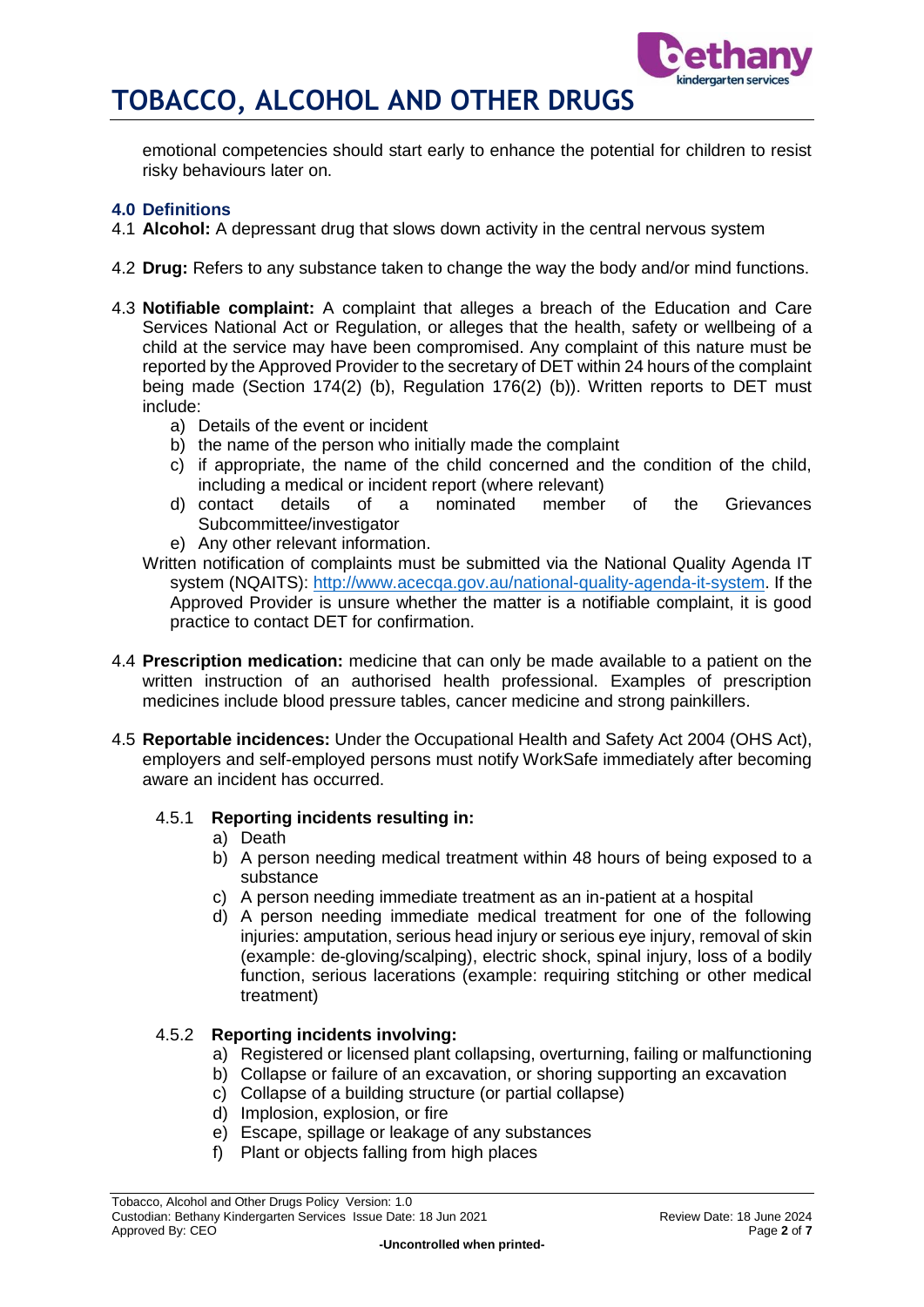

- 4.6 **Second-hand smoke:** refers to the ambient smoke that is a by-product of active smoking. It consists mainly of exhaled mainstream smoke and side stream smoke mixed with air. Breathing in second-hand smoke is also called passive smoking or involuntary smoking.
- 4.7 **Smoke Free Zone:** smoking that is prohibited in all enclosed workplaces and certain public spaces where members of the public gather and may be exposed to second-hand tobacco smoke.
- 4.8 **Third-hand smoke:** refers to residual tobacco smoke constituents that remain on clothes, surfaces and in dust after tobacco has been smoked. These substances are then reemitted as gases or react with other compounds in the environment to create other substances.
- 4.9 **Tobacco prevention:** involves guided age-appropriate, sensitive discussions about health issues related to tobacco as opportunities arise.
- 4.10 **Tobacco, alcohol and other drugs:** for the purposes of this policy and for the Healthy Early Childhood Services Achievement Program, the 'Tobacco, Alcohol and Other Drugs' health priority area focuses on creating smoke-free and drug-free environments and responsible alcohol consumption.

# **5.0 Responsibilities**

- 5.1 **BKS as the Approved Provider is responsible for:**
	- a) providing a safe and healthy environment for educators, staff, contractors, volunteers, students on placement, parents/guardians, children and others attending the programs and activities of BKS
	- b) ensuring that children being educated and cared for by BKS are provided with an environment that is free from the use of tobacco, illicit drugs and alcohol
	- c) ensuring that a Nominated Supervisor, educators, staff, contractors, volunteers, students on placement at BKS are not affected by alcohol or drugs, including prescription medication so as to impair the person's capacity to supervise or provide education and care to children at BKS
	- d) developing procedures that include steps to remove an affected staff member from BKS so they do not further endanger other staff and children. Procedures should provide guidelines to ensure that the staff member is able to get home safely and outline steps for initiating police or ambulance intervention if the situation cannot be safely managed at the workplace level.
	- e) developing, updating and reviewing the Tobacco, Alcohol and other Drugs Policy in collaboration with the Nominated Supervisor, educators/staff, parents/guardians, children and others involved at BKS
	- f) providing the Nominated Supervisor, educators, staff, contractors, volunteers, students and families with information about policy requirements, with opportunities to provide feedback and input
	- g) considering diversity and cultural practices when implementing this policy and tobacco, alcohol and other drug initiatives.
	- h) ensuring the Tobacco, Alcohol and other Drug Policy is included in educator and staff induction/orientation.
	- i) preventing and managing risks associated with the use of alcohol and other drugs
	- j) monitoring the health and safety of educators, staff, contractors, volunteers, students on placement, parents/guardians and children
	- k) providing information and training to educators and staff, including information and training on tobacco, alcohol and other drugs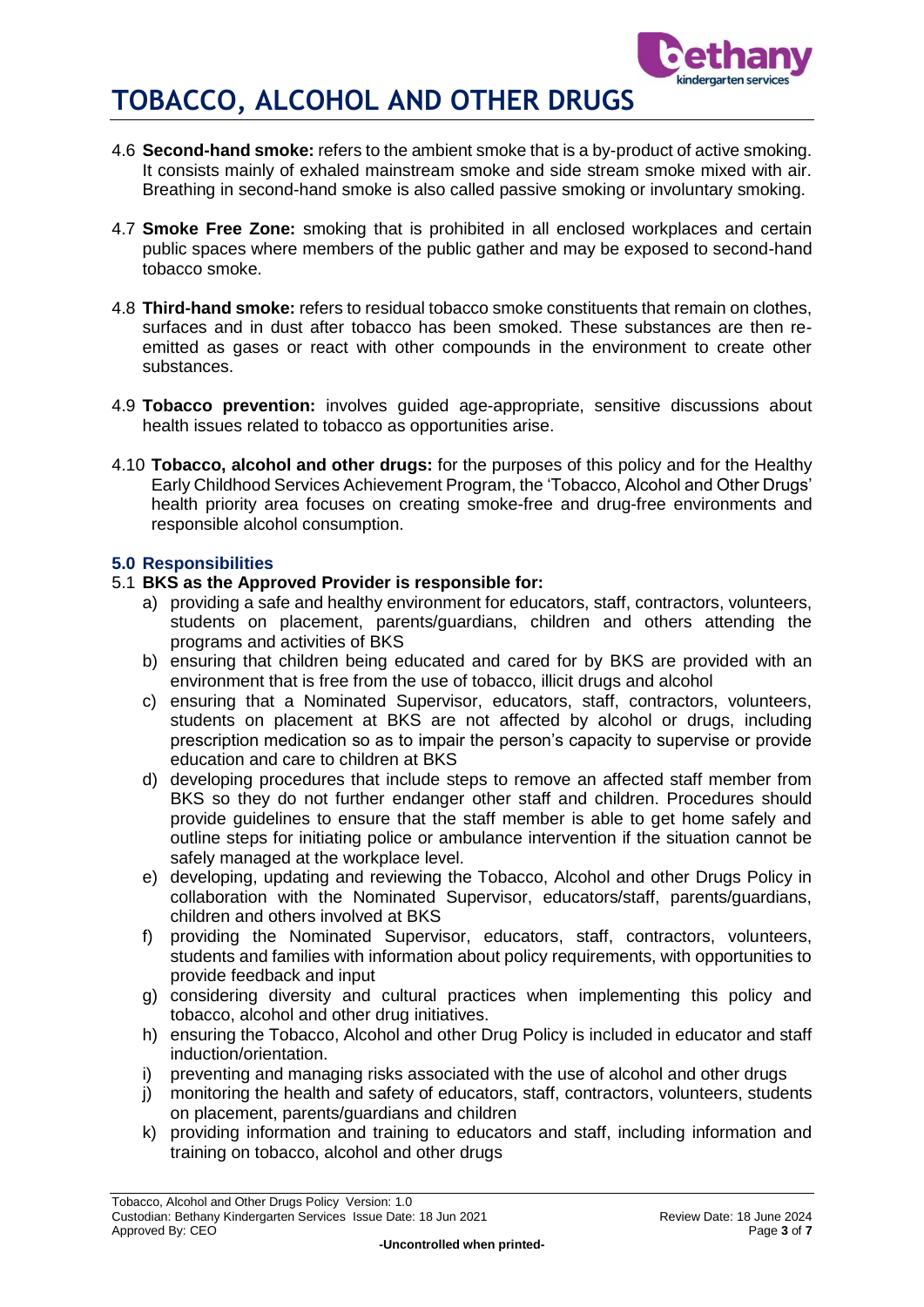

- l) ensuring there is a smoke free zone within four metres of the entrance to BKS premises, and within 10 metres of children's outdoor play areas
- m) providing staff who identify as having an alcohol and/or other drugs problem referrals to professional assistance, or the Employee Assistance Program
- n) ensuring that there is smoke-free signage that can be easily seen and understood by the whole community
- o) ensuring that all service events, on and off site, are smoke-free and drug-free
- p) if there is alcohol at a staff or family event, ensuring all legal requirements related to the sale and supply of alcohol are met and that responsible consumption of alcohol is promoted
- q) if external organisations use the premises, a formal agreement ensuring that the service premises are smoke-free, drug-free and responsible alcohol consumption is promoted
- r) ensuring that the Nominated Supervisor, educators, staff, families and visitors adhere to legislation and BKS policies related to smoke-free areas and are asked not to smoke in sight of children.
- s) encouraging the Nominated Supervisor, educators and staff who smoke to take appropriate hygiene measures after smoking so that children are not exposed to second-hand and third-hand smoke
- t) encouraging the Nominated Supervisor, educators, staff and families to drink responsibly and refrain from taking drugs, particularly while around children
- u) not encouraging the consumption of alcohol as a part of events, celebrations, awards, gifts and fundraising. If alcohol is present at staff or parent events, all legal requirements related to the sale or supply or alcohol are met, and responsible consumption is promoted.
- v) supporting the Nominated Supervisor, educators, staff and families who want to quit smoking, drinking or using other drugs to access appropriate agencies
- w) providing resources about the health risks related to smoking, excessive drinking and taking drugs to educators and staff.
- x) providing information about health risks related to smoking, excessive drinking and using other drugs to families and community members, including information about accessing support services.
- y) ensuring that partnerships are established with relevant organisations and health professionals to support smoke-free, drug-free and responsible consumption of alcohol initiatives where appropriate.
- z) ensuring that there are no partnerships with organisations that market or supply alcohol or tobacco.

# 5.2 **The Nominated Supervisor and Person in Day-to-Day Charge is responsible for:**

- a) Providing a safe and healthy environment for educators, staff, contractors, volunteers, students on placement, parents/guardians, children and others attending the programs and activities of BKS
- b) ensuring that children being educated and cared for by BKS are provided with an environment that is free from the use of tobacco, illicit drugs and alcohol
- c) not consuming alcohol or be affected by alcohol or drugs (including prescription medication) that impairs capacity to supervise or provide education and care to the children
- d) ensuring that educators, staff, contractors, volunteers, students on placement at BKS are not affected by alcohol or drugs, including prescription medication so as to impair the person's capacity to supervise or provide education and care to children being educated and cared for by the service
- e) taking reasonable care for their own health and safety in the workplace, and the health and safety of others who may be affected by their acts or omissions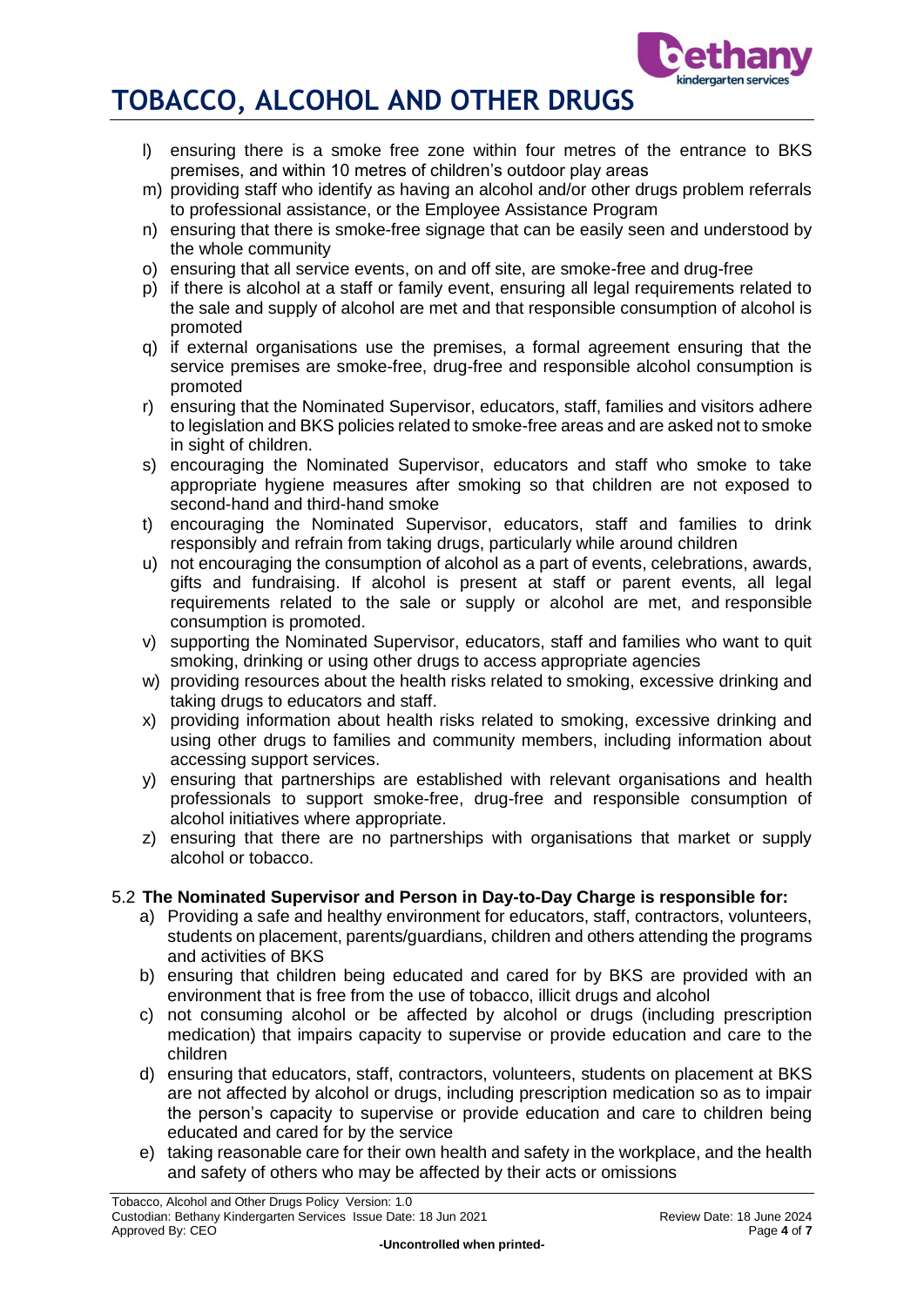

- f) developing in conjunction with the Approved Provider procedures that include steps to remove an affected staff member from BKS so they do not further endanger other staff and children. Procedures should provide guidelines to ensure that that the staff member is able to get home safely and outline steps for initiating police or ambulance intervention if the situation cannot be safely managed at the workplace level
- g) developing, updating and reviewing the Tobacco, Alcohol and other Drugs Policy in collaboration with the educators, staff, parents/guardians, children and others involved at BKS
- h) considering diversity and cultural practices when implementing this policy and tobacco, alcohol and other drug initiatives.
- i) ensuring the Tobacco, Alcohol and other Drugs Policy is included in educator and staff induction/orientation.
- j) preventing and managing risks associated with the use of alcohol and other drugs
- k) monitoring the health and safety of educators, staff, contractors, volunteers, students on placement, parents/guardians and children
- l) providing information and training to educators and staff, including information and training on tobacco, alcohol and other drugs
- m) ensuing there is smoke free zone within four metres of the entrance to a BKS premises, and within 10 meters of children's outdoor play areas
- n) providing staff who identify as having an alcohol and/or other drugs problem referrals to professional assistance, or the Employee Assistance Program
- o) ensuring that there is smoke-free signage that can be easily seen and understood by the whole community
- p) ensuring that all service events, on and off site, are smoke-free and drug-free
- q) if there is alcohol at a staff or family event, ensuring all legal requirements related to the sale and supply of alcohol are met and that responsible consumption of alcohol is promoted
- r) if external organisations use the premises, a formal agreement ensuring that the service premises are smoke-free, drug-free and responsible alcohol consumption is promoted
- s) providing educators, staff, contractors, volunteers, students on placement and families with information about policy requirements, with opportunities to provide feedback and input
- t) ensuring educators, staff, families and visitors adhere to legislation and BKS policies related to smoke-free areas and are asked not to smoke in sight of children.
- u) encouraging the educators and staff who smoke to take appropriate hygiene measures after smoking so that children are not exposed to second-hand and third-hand smoke
- v) encouraging the educators, staff and families to drink responsibly and refrain from taking drugs, particularly while around children
- w) not encouraging the consumption of alcohol as a part of events, celebrations, awards, gifts and fundraising. If alcohol is present at staff or parent events, all legal requirements related to the sale or supply or alcohol are met, and responsible consumption is promoted.
- x) supporting the educators, staff and families who want to quit smoking, drinking or using other drugs to access appropriate agencies
- y) providing resources about the health risks related to smoking, excessive drinking and taking drugs to educators and staff.
- z) providing information about health risks related to smoking, excessive drinking and using other drugs to families and community members, including information about accessing support services.
- aa) ensuring that partnerships are established with relevant organisations and health professionals to support smoke-free, drug-free and responsible consumption of alcohol initiatives where appropriate.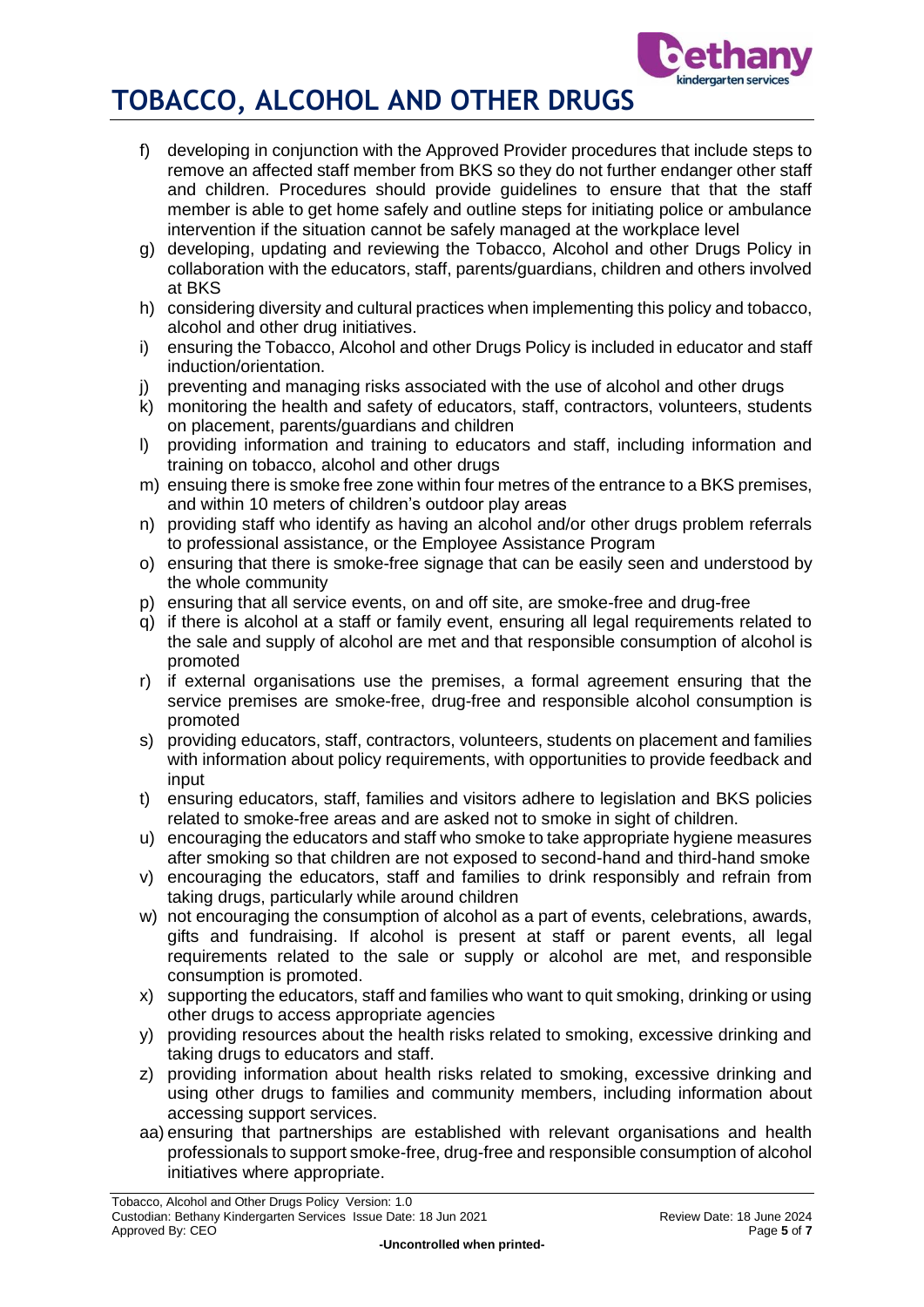

bb) ensuring that there are no partnerships with organisations that market or supply alcohol or tobacco.

## 5.3 **Staff and educators are encouraged to:**

- a) providing a safe and healthy environment for other educators, staff, contractors, volunteers, students on placement, parents/guardians, children and others attending the programs and activities of a BKS service
- b) ensuring that children being educated and cared for by BKS are provided with an environment that is free from the use of tobacco, illicit drugs and alcohol
- c) not consuming alcohol or being affected by alcohol or drugs (including prescription medication) that impairs their capacity to supervise or provide education and care to the children at BKS
- d) taking reasonable care for their own health and safety in the workplace, and the health and safety of others who may be affected by their acts or omissions
- e) participating in developing, updating, and reviewing the Tobacco, Alcohol and other Drugs Policy in collaboration with the Approved Provider and Nominated Supervisor.
- f) implementing appropriate hygiene measures after smoking so that children are not exposed to second-hand and third-hand smoke
- g) guiding age-appropriate, sensitive discussions about health issues related to tobacco, alcohol and drug use as opportunities arise (e.g. if a child is pretending to smoke).
- h) ensuring families and visitors adhere to legislation and BKS policies related to smokefree areas and are asked not to smoke in sight of children.
- i) encouraging families to drink responsibly and refrain from taking drugs, particularly while around children
- j) not encouraging the consumption of alcohol as a part of events, celebrations, awards, gifts and fundraising. If alcohol is present at staff or parent events, all legal requirements related to the sale or supply or alcohol are met, and responsible consumption is promoted.
- k) supporting families who want to quit smoking, drinking or using other drugs to access appropriate agencies
- l) engaging in professional development and resources that guide age-appropriate, sensitive discussions about health issues related to tobacco, alcohol and drug use as opportunities arise.

# 5.4 **Parents/guardians are responsible for:**

- a) Reading and complying with this policy
- b) Not consuming or being under the influence of alcohol or affected by drugs when attending a BKS service
- c) Refraining from smoking in the car with children under the age of 18

### 5.5 **Students, contractors, volunteers and visitors while at the service, are responsible for following this policy and its procedures.**

# **6.0 Evaluation**

- 6.1 This Tobacco Control Policy will be monitored by the BKS Management. In order to assess whether the values and purposes of the policy have been achieved, the BKS as the approved provider will:
	- a) Seek feedback from everyone affected by the policy regarding its effectiveness
	- b) Monitor the implementation, compliance, complaints and incidents in relation to this policy
	- c) Assess whether a satisfactory resolution has been achieved in relation to issues arising from this policy
	- d) Keep the policy up to date with current legislation, research, policy and best practice